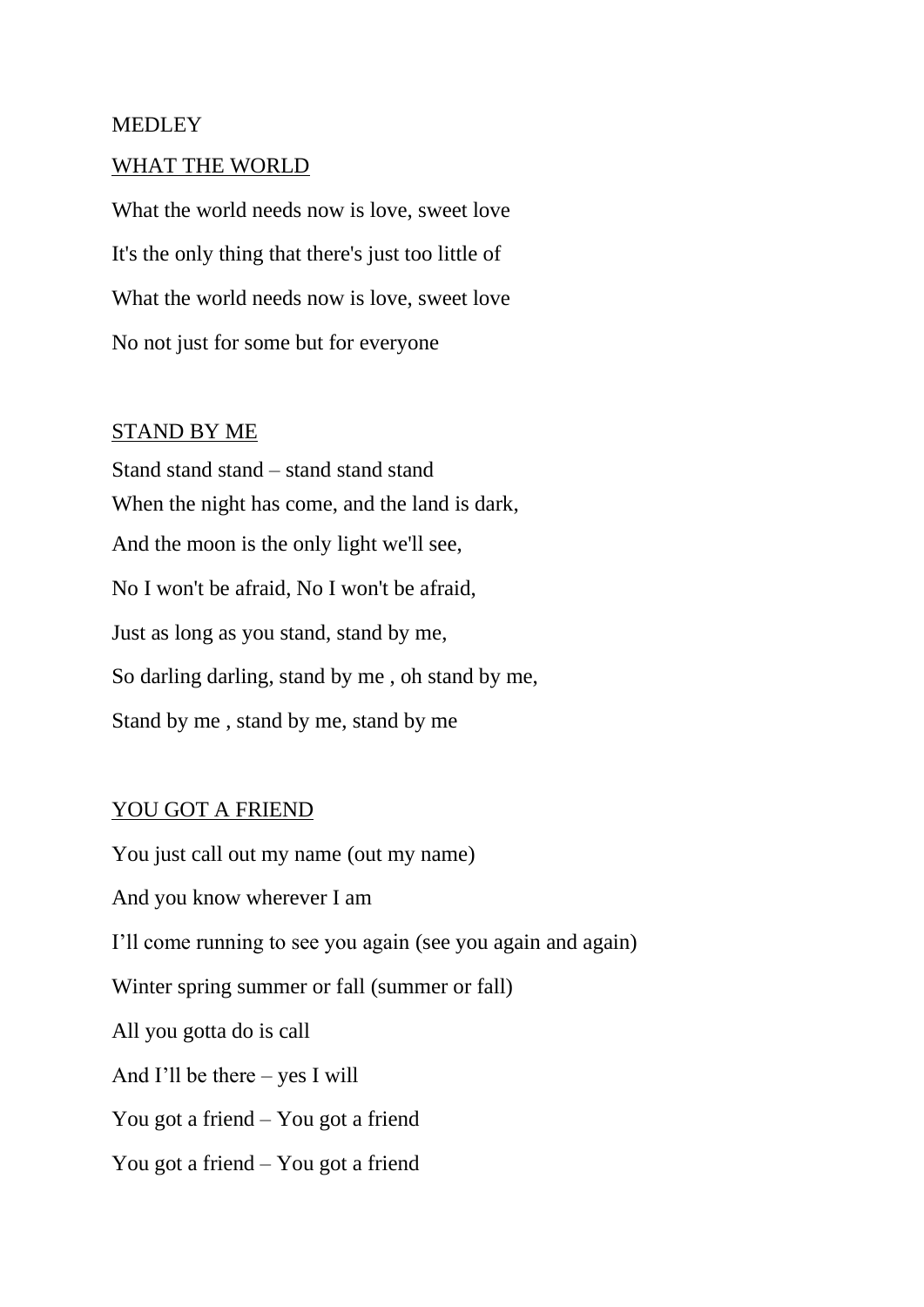## PUT A LITTLE LOVE

Think of your fellow man Lend him a helping hand Put a little love in your heart If you see it's getting late Oh please don't hesitate Put a little love in your heart And the world will be a better place And the world will be a better place For you and me You just wait and see Another day goes by And still the children cry Put a little love in you heart We want the world to know We won't let hatred grow Put a little love in your heart And the world will be a better place And the world will be a better place For you and me You just wait and see